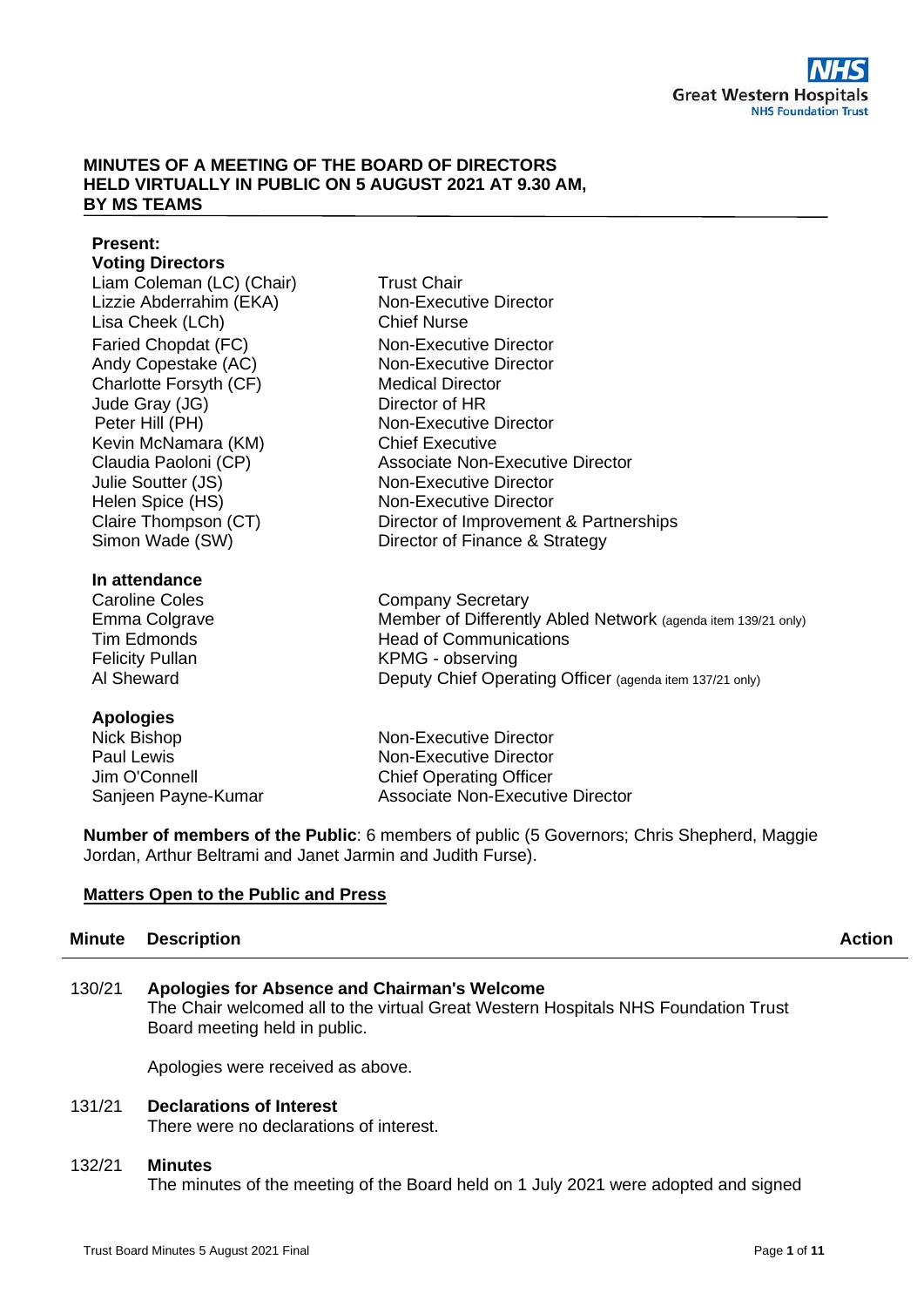as a correct record with the following amendments:-

- On page 13 paragraphs 1 and 2 and page 14  $1<sup>st</sup>$  sentence amend spelling of Chief Nurse.
- 133/21 **Outstanding actions of the Board (public)**  The Board received and considered the outstanding action list.
- 134/21 **Questions from the public to the Board relating to the work of the Trust** There were no questions from the public to the Board.

### 135/21 **Chair's Report, Feedback from the Council of Governors**

The Board received a verbal update which included:-

- The revised anticipated date to move to hybrid meetings was September 2021, however once again this would be dependent on government advice. Further details would be found on the Trust's website.
- There were two governor working groups that took place in July 2021; Finance & Staffing Working Group, where the governors had a presentation on the PFI and Staff Survey Results, and, a Patient Quality & Operational Performance Working Group.
- On 13 July 2021 the Trust held an Extraordinary Council of Governors Meeting which approved the appointment of the Trust's External Auditors, Deloitte LLC. KPMG were appointed to provide External Audit Services to the Trust in late 2020 however through mutual agreement KPMG terminated the service in June 2021 in order to perform other work within the Trust. Deloitte were part of the original competitive market tender and as the existing auditor had resigned within 6 months of the tender conclusion the Trust were able to appoint Deloitte without going out to re-tender.
- There was an Informal Governors meeting with the Chair of the Finance & Investment Committee, Andy Copestake invited to the meeting.
- There was also the regular monthly meeting between the Chair and the Lead Governors.

The Board **noted** the report.

#### 136/21 **Chief Executive's Report**

The Board received and considered the Chief Executive's Report and the following was highlighted:-

Continued Pressure on the Local Health System - In July 2021 the Trust reached Opel 4, the highest alert level, due to the very high level of demand coupled with a large amount of staff shortages due to Covid-19 sickness or self-isolation. As a result the Trust decided to close the Urgent Treatment Centre overnight on weekdays for a period of time. The Trust had also seen a rise in conveyances of patients by ambulance causing surges in arrivals. The Trust was working closely with South West Ambulance Service to finalise a plan which was aimed at supporting the ambulance service to reduce the clinical risk of members of the public who are unable to get an ambulance in a timely manner.

Rising Demand from Covid-19 - The Trust had seen a very definite upward trend in covid patients and, for the first instance in several weeks, this had had some impact on ICU.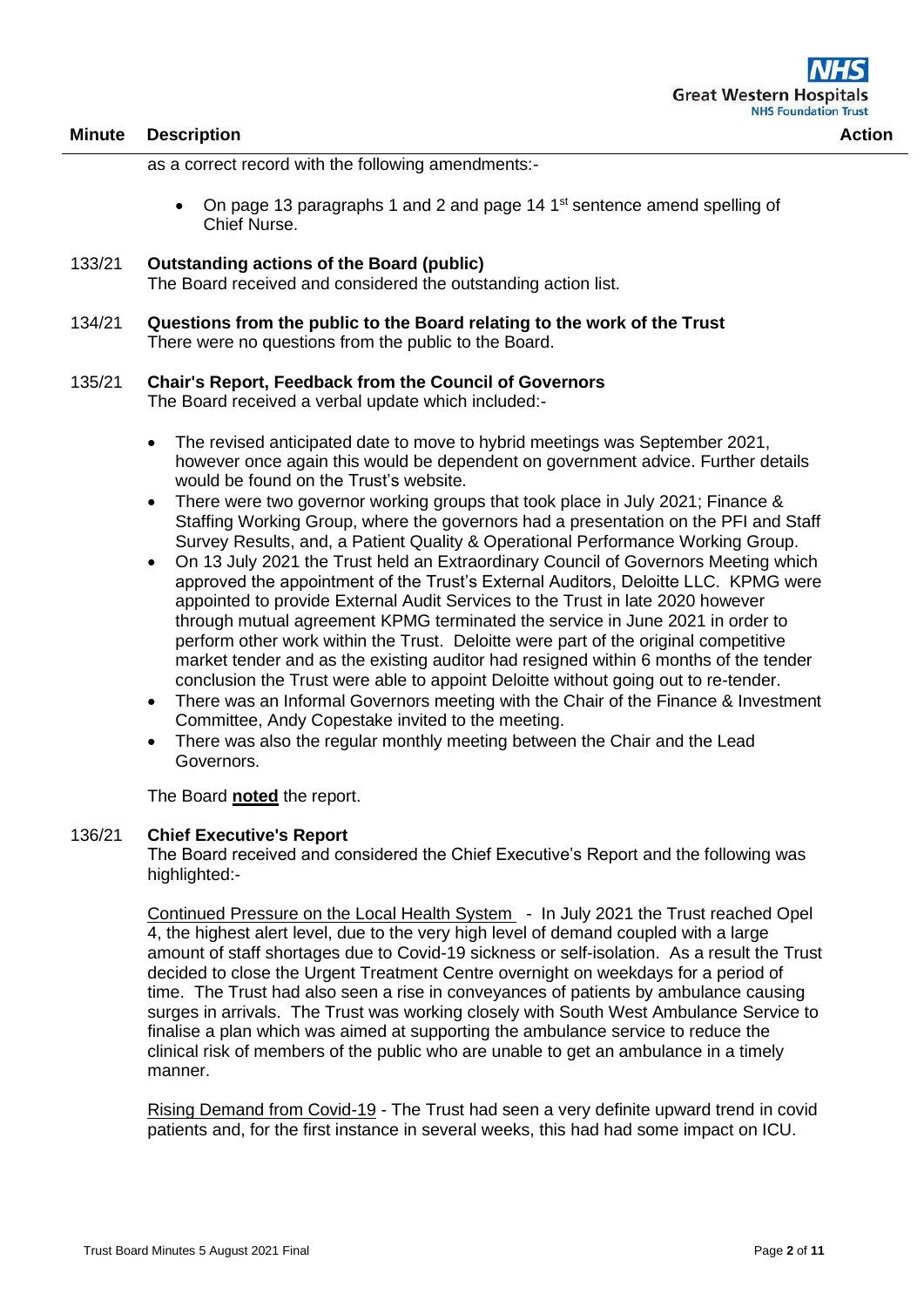Workforce – Staffing during the month had been challenging across the Trust due to absences mainly as a result of being pinged by the Test and Trace App. A staff risk assessment had been put in place for their safety to return to work.

Elective Activity Recovery - The programme of work introduced to reduce the Trust's waiting lists caused by the pandemic was well underway and the Trust was now seeing a positive impact from this.

Primary Care - Last month the GP Practice 2021 Survey results were published and they reflected the challenges the Trust continued to face in this sector. A number of improvements were being considered which included improvements to the telephony system, online triage and regular patient engagement forums.

Recruitment to Senior Roles - A recruitment campaign had been launched for a Chief Digital Officer, which would be a joint role with Salisbury NHS Foundation Trust, together with recruitment for two Deputy Nurse roles.

Supporting the Armed Forces - The Trust had been accredited as a Veteran Aware Hospital in recognition of the Trust's commitment to improving NHS care for veterans, reservists, members of the armed forces and their families.

In addition to the report the Chief Executive advised of a temporary black out in the hospital earlier in the week. No harm had been caused and successful tests had been completed since however this pointed to the discussion at Performance, People & Place Committee around site resilience and the importance of unblocking the PFI to obtain an upgrade to the electrical system.

Liam Coleman, Chair picked up on the last point with regard to the Board getting an understanding from a strategic perspective, via Performance, People & Place Committee, of the wider issues around the PFI contract and renewal process. Any further questions from the Board on the specific blackout issue should be directed to the Director of Finance & Strategy.

### **Action : Director of Finance & Strategy**

Julie Soutter, Non-Executive Director asked how the Trust could improve communications to ensure that people were directed to the right place for treatment. Kevin McNamara, Chief Executive replied that the Trust was working across the BSW on focussed communications and sharing best practice across the South West.

Lizzie Abderrahim, Non-Executive Director asked if the Trust were confident in managing members of staff absence, demands in the system and hospital together with staff health and wellbeing. Kevin McNamara, Chief Executive responded that the Trust had been juggling all these issues, as well as seasonal events such as junior doctors hand over and staff taking annual leave, and was the reason why the Urgent Care Centre was closed overnight. Other difficult options may need to be considered to keep patient and staff safe in the coming months.

Andy Copestake, Non-Executive Director asked if the oxygen work on site had been finalised. Simon Wade, Director of Finance & Strategy responded that tests had been completed successfully over the last couple of weekends and the full programme of work was due to finish in September 2021. Kevin McNamara, Chief Executive added that over the course of the past few weeks not only had there been planned weekend tests but

SW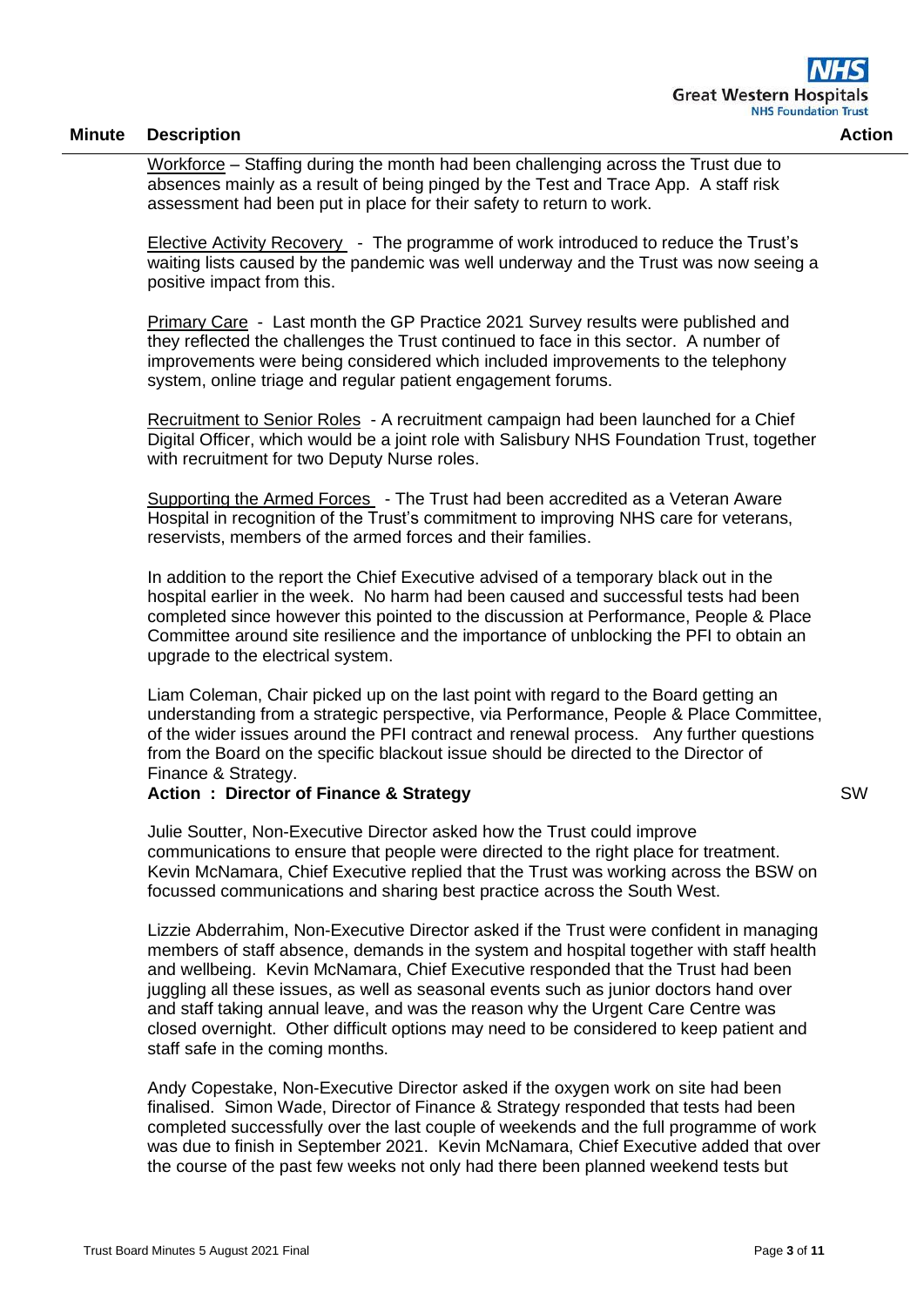also the black out and many staff had juggled these events and wished to thank all those staff concerned.

Liam Coleman, Chair asked if the ambulance service had been given any additional resource to manage the influx of people due to summer holidays. Kevin McNamara, Chief Executive replied that emergency funding to provide additional resource together with those normally deployed for significant incidents was offered however this was limited. Response calls were also being prioritised and the SW ambulance service had, in addition, put in a bid for further national funding and awaited an outcome.

The Board **noted** the report**.**

## 137/21 **Integrated Performance Report**

The Board received and considered the Integrated Performance Report (IPR) which provided commentary and progress on activity associated with key safety and quality indicators in May/June 2021.

#### **Part 1 : Our Performance**

*Al Sheward, Deputy Chief Operating Officer joined the meeting for this agenda item.*

### **Performance, People and Place Committee Chair Overview**

The Board received an overview of the detailed discussions held at the Performance, People and Place Committee (PPPC) around the IPR at its meeting on 28 July 2021 and highlighted the following:-

Recovery Programme - The Trust had an excellent Q1 in terms of elective recovery with additional finances secured however Q2 would be more challenging and unlikely to achieve the Elective Recovery Fund as the national rules had changed.

Re-admissions - There was a good level of understanding of the issues faced and potential risks. An action plan was in place to deal with the risk and appropriate actions were being taken. The Committee asked for a report on Unscheduled Care to be brought to the October 2021 Committee meeting.

Stroke - Current issues had been addressed and performance was looking positive moving forward with the expectation that an improvement would be seen in the SNNAP score for Q1.

Emergency Department - In line with the national trend demand on the ED department and UTC continued to be extremely high. Work was being undertaken to understand the different pressures and possible actions across ED and UTC. Specific improvement was not expected in the next few months.

Referral to Treatment Time (RTT) - This was linked to the recovery programme and performance remained steady with elective care activity maintained despite the impact of Covid and the rising number of cases. The number of 52 week waiters continued to decrease.

Workforce - Whilst acknowledging risks the Committee was assured on the actions that the HR team were putting in place to manage these risks.

Site Utility & Resilience - As mentioned previously there were concerns that surrounded the timelines and the blackout risk and more Executive scrutiny was required. The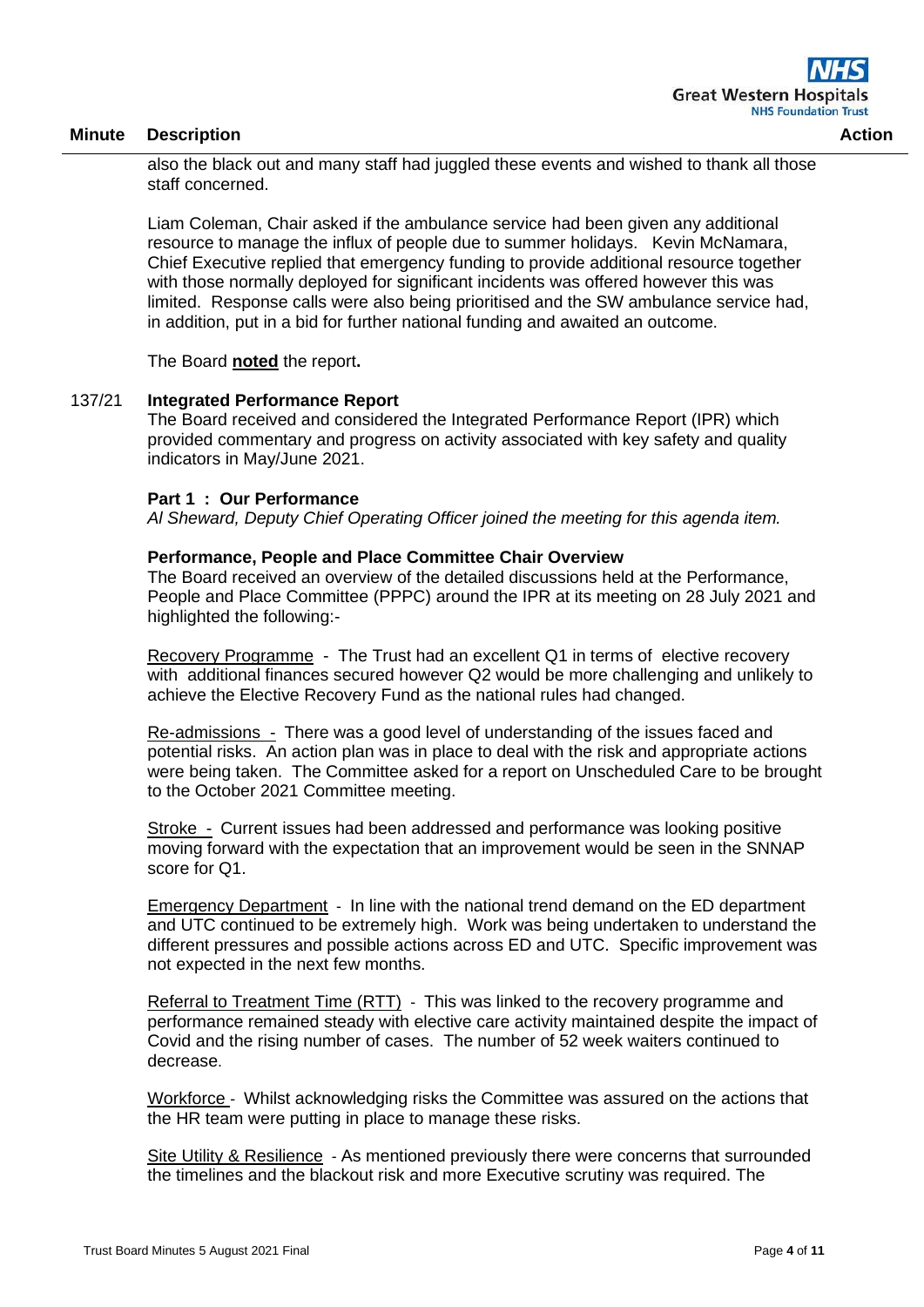Committee would receive back progress at an appropriate time.

The Board received and considered the Operational element of the report with the following highlighted:-

Emergency Care Standards - An imminent change to the Emergency Care standards was expected and therefore shadow reporting had commenced and would feature in future reports.

Ambulance Handover - Flow into ED and the UTC had significantly increased over the last 6 weeks. The number of ambulance handovers had also increased which caused surges in arrivals especially in the afternoon. The Trust were working closely with South West Ambulance Service to identify opportunities to both support the crews delayed and identify and implement actions that reduced holding.

Liam Coleman, Chair asked for greater insight into the plans to improve ambulance handovers particularly those that were in the Trust's control and those outside of the Trust's control. Al Sheward, Deputy Chief Operating Officer responded that a more detailed report would go to Performance, People & Place Committee with a wider perspective of a patient's journey rather than just signposting from the hospital front door. **Action : Chief Operating Officer**

JO

#### **Part 2 : Our Care**

#### **Quality & Governance Committee Chair Overview**

The Board received an overview of the detailed discussions held at the Quality & Governance Committee around the quality element of the IPR at the meeting held on 22 July 2021 and the following highlighted:-

Electronic Discharge Summary (EDS) - The performance of EDS had not changed for some time despite best efforts. More options were being considered which included an increased amount of time at junior doctor's induction and the Committee would continue to monitor closely.

Charlotte Forsyth, Medical Director advised that induction of junior doctors had taken place this week and confirmed that the new intake were clearly told about EDS and the safety issues in delayed EDS.

Integrated Performance Report - A suite of reports highlighting a range of matrices on quality of care with most indicating positive outcomes, including a reduction in falls and pressure ulcers.

Perinatal Safety – Quality Surveillance Tool - Caesarean Section (C-section) rates were included for the first time in the IPR after the Committee requested it. Some concerns were expressed at the high rate in April 2021 but this reduced over May & June 2021. Included in this report was an update on CNST which reported that it was failing in 2 of the 10 standards.

Charlotte Forsyth, Medical Director added that the rate of C-sections within the Trust was high compared to national figures. Although there was no immediate concern the department were undertaking a deep dive and the outcome. Lisa Cheek, Chief Nurse added that a maternity safety report was being developed drawing all the elements of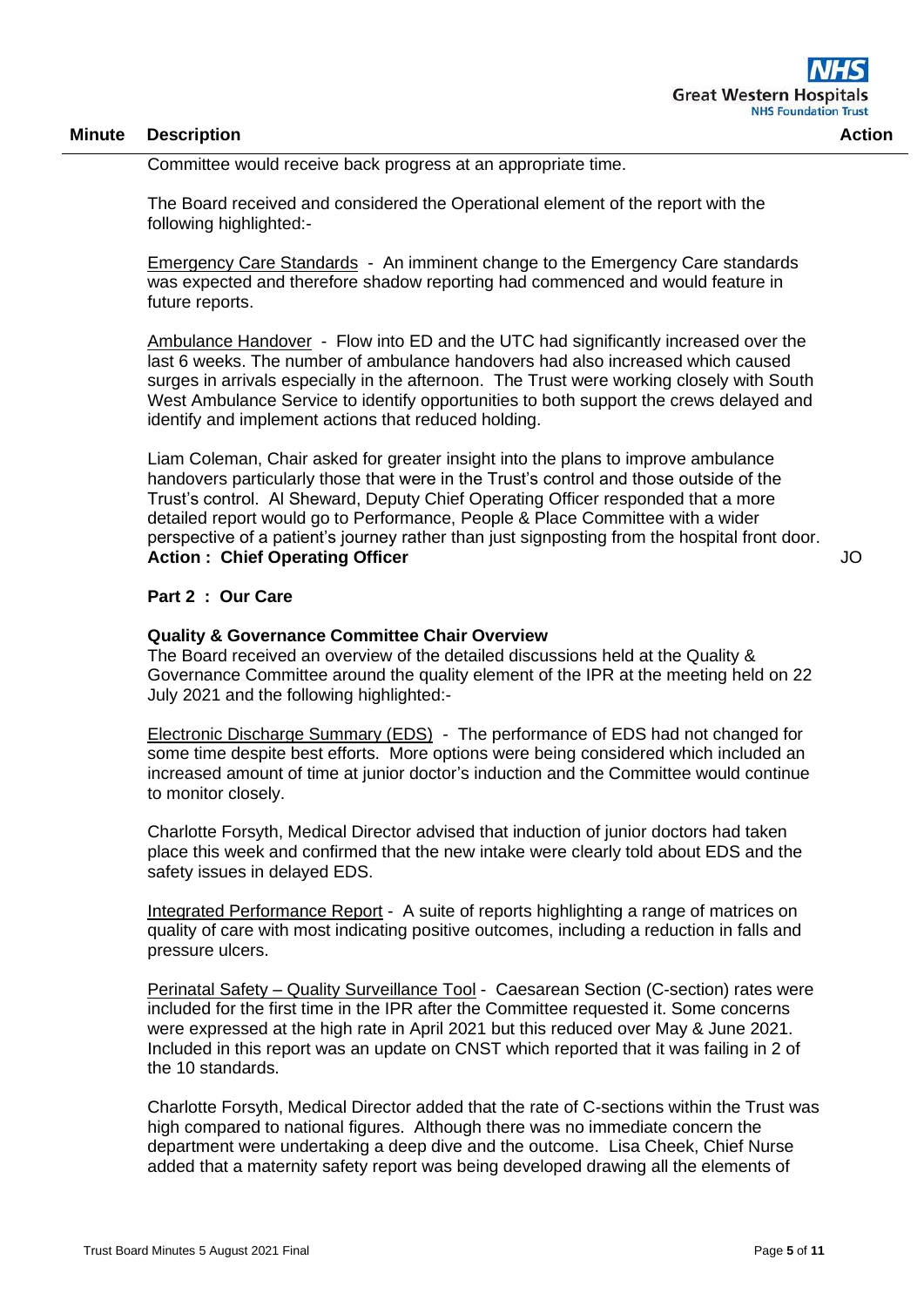safety in maternity not just focussing on Ockenden and building a strong governance route up to Quality & Governance Committee. **Action : Chief Nurse**

LCh

Perinatal Mortality Review Tool - The Trust were compliant in achieving this standard.

The Board received and considered the Quality element of the report with the following highlighted:-

Medicine Safety - The rate of medication incidents and the proportion causing harm remained stable. However this remained a key focus area particularly in 3 areas; medicine on discharge, oxygen delivery and medicine administration in order to gain a greater understanding of the impact on medicine errors on patients and the systems and processes.

Patient Experience - Another area of focus was patient experience through the Great Care Campaign with the commitment to working closer with patients and their families and carers to hear about their experiences as well as their expectations. This included the launch of a Learning Zone on World Patient Safety Day on 17 September 2021 where all the good work would be streamlined and shared between every team in the organisation so that learning was embedded and every team was provided the same level of quality care.

Liam Coleman, Chair asked if through all the patient experience surveys did the Trust have clarification on what the patient's expectations were. Lisa Cheek, Chief Nurse replied that this was on-going work however was challenging as people had different expectations in different areas. A mapping exercise was currently underway to identify those areas were the Trust gained feedback with patients and the community which would feed into the governance route up to Quality & Governance Committee in September/October 2021.

### **Action : Chief Nurse**

Faried Chopdat, Non-Executive Director asked if the Great Care Campaign initiative accounted for long term sustainability of embedding processes and systems. Lisa Cheek, Chief Nurse replied that it was early days however this would be measured against the outcomes of national surveys, serious incidents and harm free care. The initiatives would constantly evolve and it was work in progress.

#### **Part 3 : Our People**

The Board received and considered the Workforce performance element of the report with the following highlighted:-

- A number of Key Performance Indicators (KPIs) were not trending as green as previous months and it was anticipated that this would not improve next month. This was due to the significant pressures around demand on services and the number of staff not available to work.
- A deep dive into all turnover had been undertaken with the outcome that demonstrated the reasons the performance remained above target were due to fixed term contracts and retirement.

LCh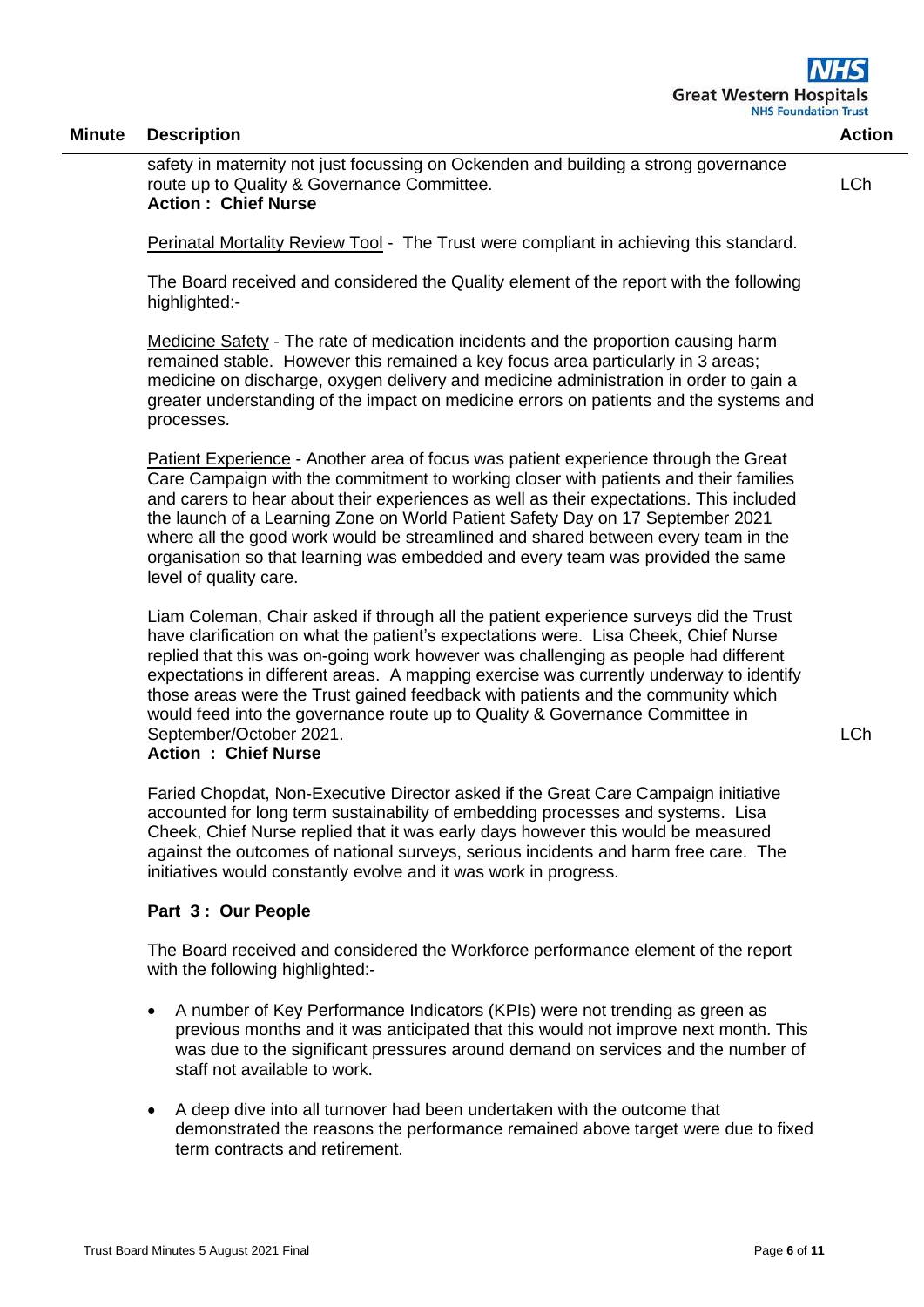Julie Soutter, Non-Executive Director commented that looking at the figures for safer staffing and fill rates some areas were over allocated with staff and other areas struggling particularly with the increase of mental health support required. Lisa Cheek, Chief Nurse replied that the safer staffing was not helpful in the way it was presented and a different format was being looked at to gain better assurance. The Trust did even out staffing on acuity and dependence and there were 3 daily meetings to ensure staff were re-allocated to the right areas. A full establishment review was being undertaken during August/September 2021 to fully understand the nurse/patient ratio and models of care and this would take into consideration safer staffing.

There followed a discussion on the increase in demand for mental health support which included direct access to mental health bed capacity, AWP involvement and work ongoing to improve the situation. It was agreed to invite the relevant BSW colleague to a Board Committee to discuss this issue further and that the Chair and Chief Executive took the action to organise the next steps on who and where. **Action : Chair/Chief Executive**

LC/KM

### **Finance & Investment Committee Overview**

The Board received an overview of the detailed discussions held at the Finance & Investment Committee around the financial element of the IPR at the meeting held on 26 July 2021 and the following highlighted:-

Monitoring benefits from Business Cases - This was a referral from Performance, People and Place Committee. The Committee concluded that there was currently a gap and there was a need for regular reporting of the achievement or non-achievement of benefits to be able to learn lessons. It was noted that the QI programme was already picking this up as a key requirement and would be reported back to the Finance & Investment Committee.

National Cost Collection 2019/20 Report - This was a referral from Audit, Risk & Assurance Committee who had asked for more information on 2 specific areas; firstly an explanation of why the GWH elective inpatient cost had risen by 6% when the national average had fallen by 5% and, secondly, why the outpatient procedure costs were nearly 20% below the national average figures. This would be reviewed at the next Finance & Investment Committee.

Month 3 Finance Position - All the main indicators were green with a favourable I & E variance to date of £9k, cash of £30.2m at the end of June 2021, good performance with regard to the Elective Recovery Fund in Q1 and good progress in spending the Capital budget. Also, CIP achievement to date was £99k above plan.

Finance Risk Register - The processes around the risk register were robust with regular updates. One risk was added around Ockenden funding and it was noted the potential risk if the pay award was not fully funded.

Cost Improvement Plans (CIPs) - The Committee received a good report on CIP achievement in the first 3 months of the year. Better buying was significantly ahead of plan resulting in a favourable position overall but some of the Divisions were significantly below their respective plan targets. The red rating reflected the need to address a number of worrying underlying cost trends as well as responding to a much higher expected CIP target in H2.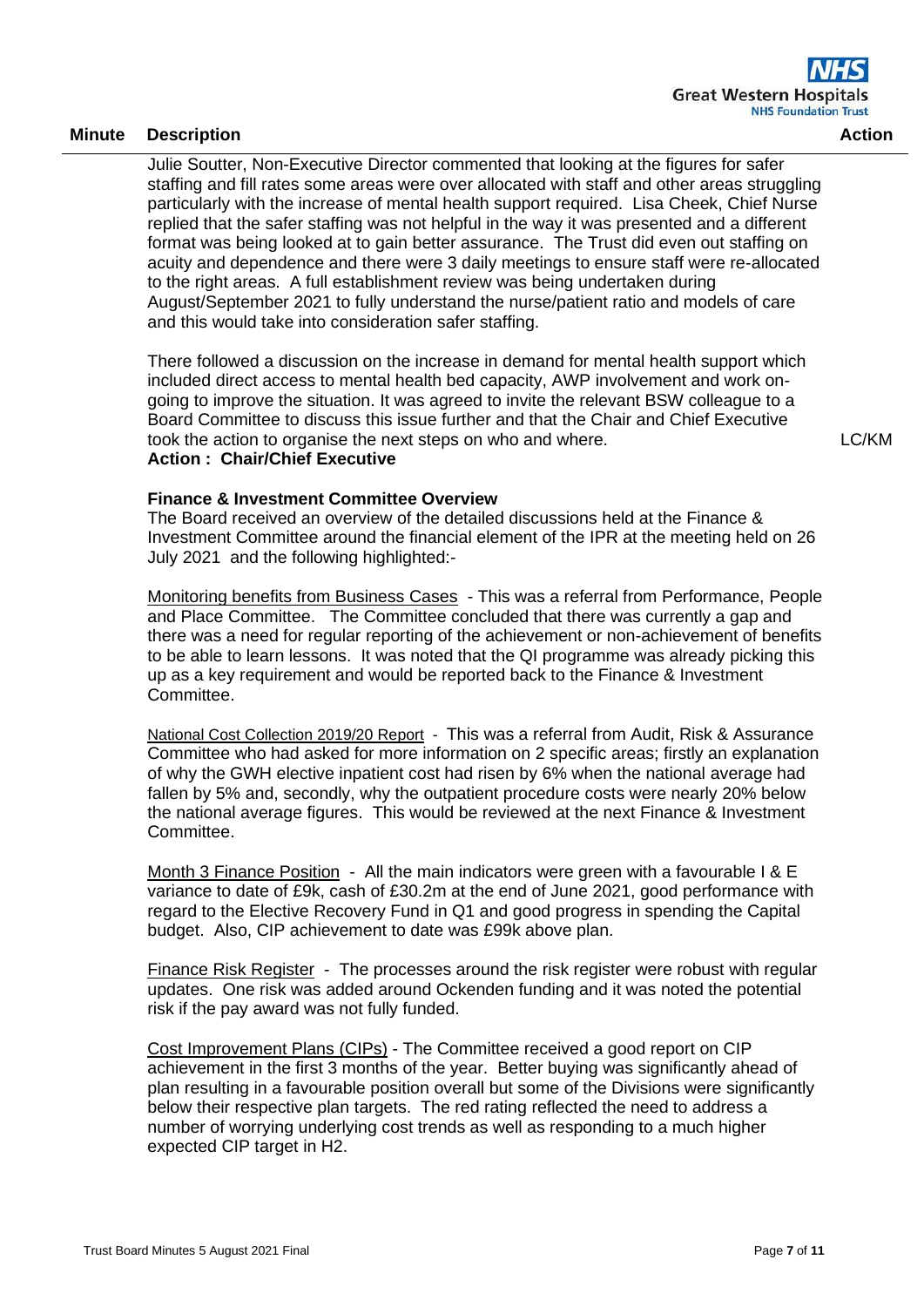Capital Plan - The Trust had re-profiled its Capital Plan. Spend to date was broadly in line with the new plan. The amber rating reflected the fact the Trust was still waiting for confirmation that the plan was fully funded.

Improvement & Efficiency Plan - The Committee received a follow up report on the Improvement & Efficiency Plan which helpfully addressed a number of concerns and questions raised at the previous meeting.

GMP and main contract on Urgent Treatment Centre (UTC) - The Committee received a detailed report from the Way Forward team on the considerable amount of work undertaken to reach an acceptable Guaranteed Maximum Price for the new UTC building. The Committee was satisfied that due process and agreed to approve the GMP of £8,445,988 and to sign off the Main Construction (Stage 4) Contract under the delegated authority approved by the Board.

Liam Coleman, Chair asked what the understanding was with regard to agreeing the budget element in the next 6-18 months. Simon Wade, Director of Finance & Strategy confirmed that no further guidance had been received however the expectation was that the financial envelopment for the second half of the year (H2) would be received in September 2021 followed by a 2 month planning period to November 2021. Planning guidance for 2022/21 was anticipated in November/December 2021 for planning rounds to commence January to March 2022. From an internal planning perspective there was no significant change except for efficiency targets which would be greater.

Liam Coleman, Chair asked if the resources were available to deliver the CIPs against the backdrop of demand and staffing challenges. Andy Copestake, Chair of Finance & Investment Committee replied that this dovetailed with the QI programme and that there was a concern in H2 as there was likely to be an increase of 3% in the efficiency target which equated to £5m. Those areas falling short had been identified and actions were in place to address them. Simon Wade, Director of Finance & Strategy added that the system was looking at ways to use resources more efficiently and in a different way in order to reduce premium agency spend where the savings could be found.

Lizzie Abderrahim, Non-Executive Director queried the CIP graph which indicated that the savings in the latter part of the year would be non-pay not pay. Simon Wade, Director of Finance & Strategy responded that this was down to categorisation not where the savings would be made. Those targets with no plans were categorised as non pay in the first instance. It was agreed the graph was confusing and would be reviewed for the next month.

## **Action : Director of Finance & Strategy**

Faried Chopdat, Non-Executive Director commented that with all the various challenges within the Trust around demand exceeding supply and the resource model under pressure how was the £5m savings going to be made. Simon Wade, Director of Finance & Strategy replied that a lot of work would be done through the Improvement Board and the focus would be on key schemes for example theatre, flow programme with a balance between transactional and transformation. The benefits would be more in the new financial year. Claire Thompson, Director of Improvement & Partnerships confirmed that ground work for transformation in 2022/23 within the system had commenced which looked at value and real opportunities as well as transactional delivery in H2.

SW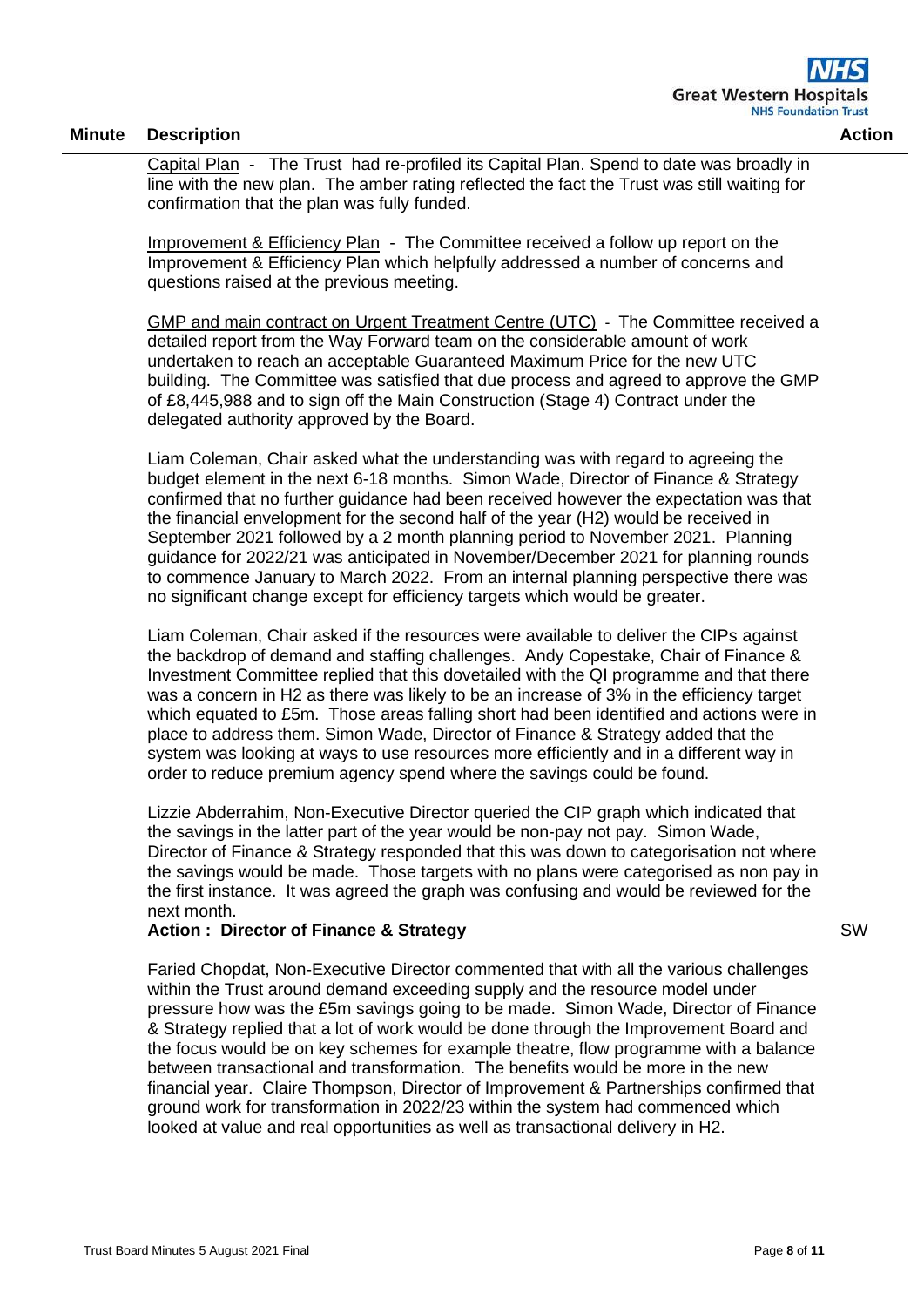There followed a discussion on the other challenges in terms of not releasing cash savings which included the underlying deficit and borrowing for cash purposes.

The Board received and considered the Use of Resource performance element of the report and there were no further comments.

## *RESOLVED*

### *to review the IPR and the on-going plans to maintain and improve performance.*

#### 138/21 **Audit, Risk & Assurance Committee Board Assurance Report**

The Board received an overview of the discussions held at the Audit, Risk & Assurance Committee at the meeting held on 15 July 2021 and the following highlighted:-

Risk Management - A good discussion on the development of the Board Assurance Framework which was well received together with a good grip on risk management within the Trust. It was noted that a Board workshop was being held on Risk Management in September 2021. Also at the meeting was a deep dive into Corporate risks; Estates and FM, IT, HR, Quality (IP&C, Safeguarding & PALS), Clinical Quality (Risk, FTSU). Assurance on processes with focussed action proposed on KPIs, training and more detail on IT Cyber risks.

Annual Report on Cyber Security - Although no successful cyber attacks in reporting period, risk of attacks was increasing overall and some key staff leaving the Trust. Further work was requested.

Internal Audit – Staff Engagement - This was not a formal audit report. This report was based on staff. Based on staff survey across specific clinical directorates. Good practice and quality noted on a range of communications approaches, with 2 medium recommendations.

Internal Audit – Integrated Learning - Rated moderate for Design and Effectiveness. Good practice noted with 2 medium recommendations.

Counter Fraud - New report format to match new standards. No new allegations received since last committee meeting. Work progressing as planned.

Anti-Fraud and Corruption Policy - The policy was updated.

National Cost Collection 2019/20 - Report covered recent outcome of 2019/20 exercise. Assurance on process and improvements to quality controls pre submission. Some questions over specific areas within overall figure to be explored by Finance & Investment Committee.

Freedom to Speak Up (FTSU) Annual Review - Assurance on on-going initiatives and actions to promote open and supportive culture. Work planned to look at best practice, recovering the profile of FTSU after impact of Covid on activities and link to initiatives on Just Culture.

Single Tender Actions - Good assurance. Report on 'waivers' with discussion on recent improvement to controls and scrutiny. Further work being done by task and finish group linked to Counter Fraud submission.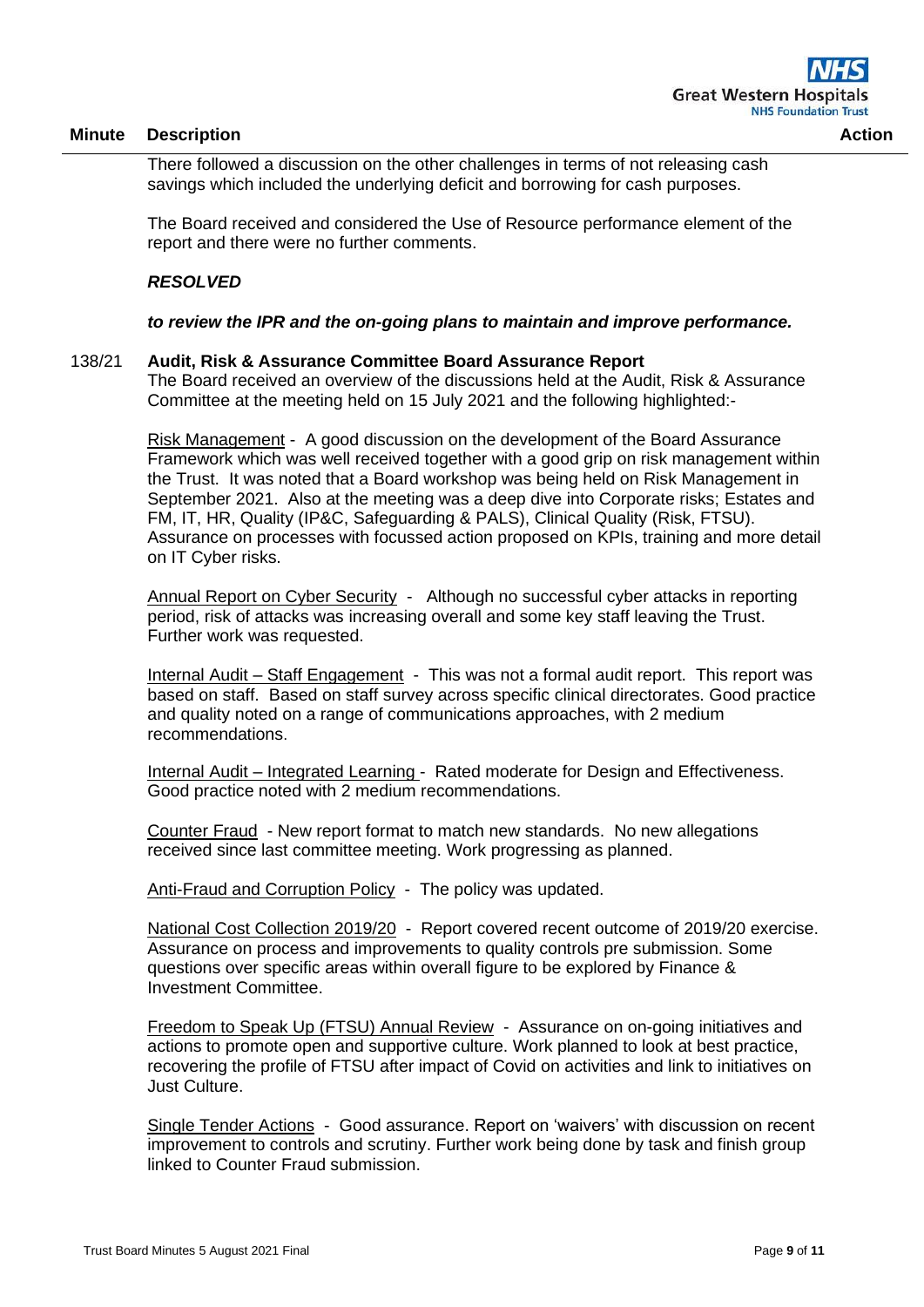Losses and Compensations Q1 21/22 - The Committee were assured that all losses had been through a robust process. Discussion on controls for improving collection processes going forward with assurance on finance processes and further reviews planned.

Claudia Paoloni, Non-Executive Director asked how the recorded incidences and outcomes in connection with FTSU were reported back to individuals. Jude Gray, Director of HR replied that regular reporting was done through Executive Committee where cases were discussed together with actions and learning. However with regard to individual feedback the Director of HR would take the action to find out. **Action : Director of HR**

JG

The Board **noted** the report.

### 139/21 **Staff Story**

*Emma Colgrave, Member of the Trust's Differently Abled Network joined the meeting for this item.*

The Board received a staff story which highlighted the experiences of an individual with dyslexia. The story outlined a personal story regarding a less positive experience outside of the Trust and the more positive experience on joining and working for the Trust. It described how people viewed individuals with dyslexia and what could be achieved as a dyslexic person. Each individual with the condition would have a unique pattern of strengths and weaknesses.

The Board thanked Emma for sharing her story which was very insightful and honest. There followed a discussion on what the Trust could still do to learn within its Equality, Diversity & Inclusion agenda for now and for future employees. It was concluded that phraseology was key especially around the words 'to declare' which should be changed to a softer approach for instance 'sharing information' as this was perceived as more supportive.

Further discussion ensued around the broader challenges around the approach when talking to differently abled individuals, and also the adjustments to accommodate dyslexic patients particularly literature.

The Board **noted** the staff story.

#### **Consent Items**

*Consent Items Note – these items are provided for consideration by the Board. Members were asked to read the papers prior to the meeting and, unless the Chair / Company Secretary received notification before the meeting that a member wished to debate the item or seek clarification on an issue, the items and recommendations would be approved without debate at the meeting in line with the process for Consent Items. The recommendations would then be recorded in the minutes of the meeting.*

#### 140/21 **Ratification of Decisions made via Board Circular/Board Workshop**

The Board was asked to ratify one Board Circular which had been approved since the last Board meeting:-

• To approve delegated authority to the Performance, People & Place Committee to sign off the final Premises Assurance Model (PAM) before submission. It was noted that this would be required for the August 2021 meeting and not July 2021